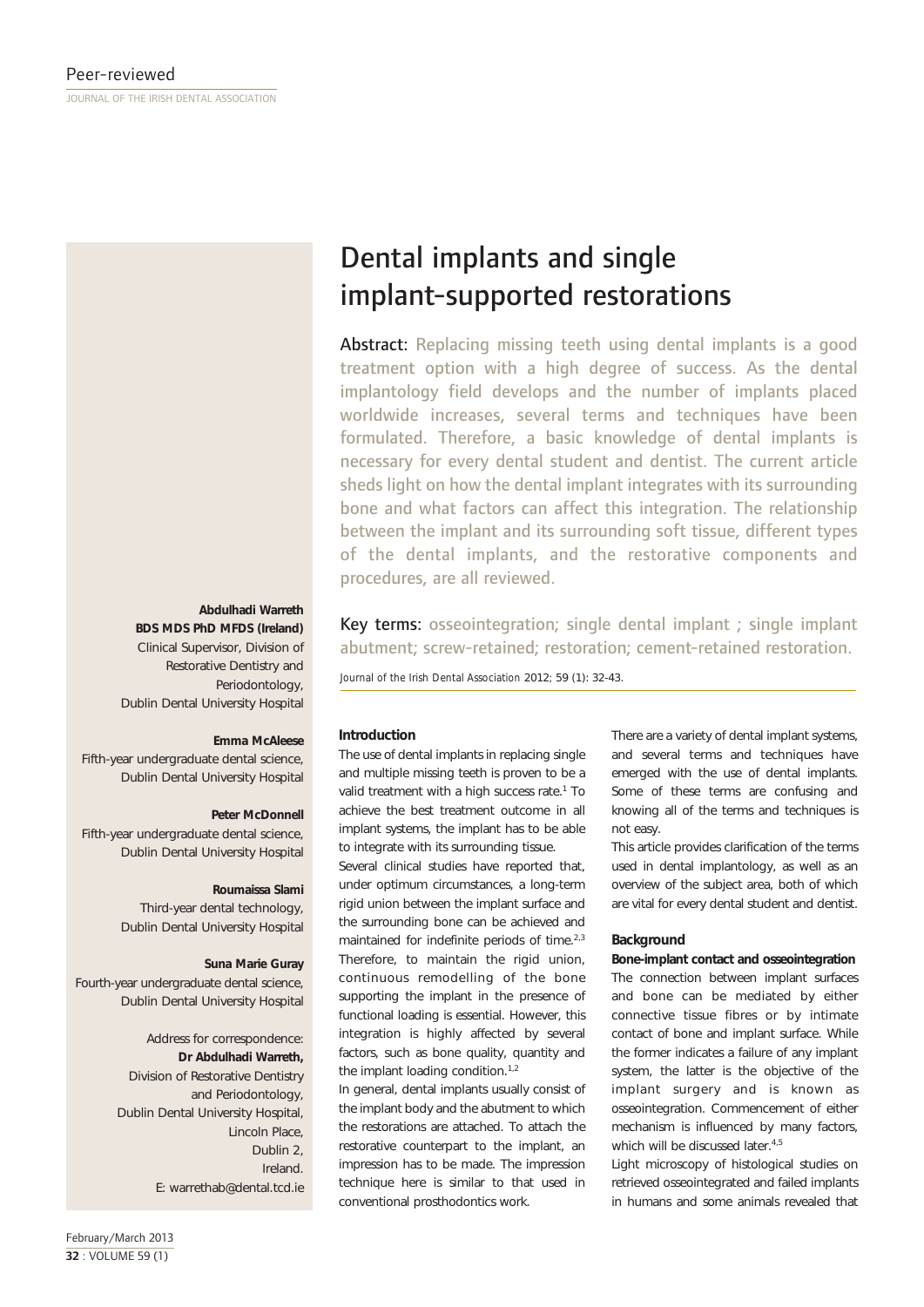

*FIGURE 1: Fluoroscopy of a ground section three months after implant placement in a dog mandible. Bone remodelling and new bone formation can be seen, as indicated by the different chelating agents that were injected at different times during the three-month healing period. The implant is indicated by the white star and subperiosteal new bone formation by the arrow.*

successful osseointegration shows direct apposition of bone on implant surface (Figure 1). However, Sennerby and co-workers<sup>6</sup> used an electron microscope to study the nature of the oral implant-bone interface of seven clinically stable "osseointegrated" titanium implants inserted in human jaws for one to 16 years, and concluded that the peri-implant bone was separated from the implant surface by an amorphous layer, 100-400nm in depth.<sup>6</sup> Bone is a load-bearing material that is able to adapt its inner structure and architecture to its mechanical environment.7,8 This ability is controlled with a specific feedback mechanism that is not fully understood.<sup>9</sup> When the bone around the implant is loaded, its reaction to this load may take one of two routes depending on the load level. First, when the load is within the physiological limit, the bone will be stimulated to remodel and maintain its integrity, as continuous remodelling activity around the implant has been reported to occur. Second, when the loading level exceeds the physiological limit, excessive bone resorption occurs and consequently the implant fails.<sup>10</sup> Failure of oral implants as a result of occlusal overloading has been reported and experimentally demonstrated in animals. Excessive occlusal force on endosseous oral implants can result in complete or partial loss of osseointegration, with a narrow zone of soft tissue between them.10 This may be attributed to microdamage in the bone surrounding the implant, which exceeds the repair potential of this bone and leads to the replacement of boneimplant interface with soft tissue. However, as the occlusal forces are difficult to quantify and most of the studies were conducted on animals, this makes drawing a strong conclusion on this matter difficult. Nevertheless, it is important to mention that generation of micro-cracks in the peri-implant bone was reported to occur during implant placement as well as during function. Therefore, in order to repair this damage and to maintain osseointegration, bone needs to constantly remodel.<sup>11</sup>



*FIGURE 2: A schematic presentation of an implant placed according to the two-stage (a) and one-stage (b) implant placement methods. Note the trans-mucosal (the neck) part penetrating the overlying soft tissue in the one-stage method.*

# **Implant-soft tissue interface**

Several studies have reported that the soft tissue that surrounds an implant has similar features to the soft tissue that surrounds teeth.<sup>12,13</sup> Therefore, the peri-implant soft tissue consists of a junctional epithelium, which is attached to the implant or abutment surface through a hemi-desmosomal attachment. Apical to the junctional epithelium and coronal to the crest of alveolar bone, there is an area of connective tissue, which is in contact with the implant surface. Collagen fibres arise from the crest of alveolar bone and periosteum and are oriented parallel to the implant surface towards the oral epithelium. Circular and horizontal fibres, which run perpendicular to the implant surface, were also found in the area.<sup>13</sup> It seems that the implant-soft tissue interface makes a protective seal between the oral environment and the bone, which plays a vital role in the success of the implants.

### **Implant placement techniques and the placement time**

Implant placement techniques can be classified as two- or one-stage procedures. In the two-stage technique (also known as the submerged technique) two surgical interventions are required. The first involves installing the implant body into the bone. A cover screw is then attached to the implant platform and covered by oral mucosa (**Figure 2a**). After three to six months, the second intervention occurs where the implant is exposed surgically and a healing abutment is attached. Thus, the abutment is completely separated from the implant body. The implant system used with this surgical method is usually a two-piece implant. This surgical approach allows the preimplant tissue to heal without loading. It is suitable for use with most clinical situations, particularly when the implant placement is associated with bone grafting and when the quality of bone is not optimum. Examples of an implant system used for the two-stage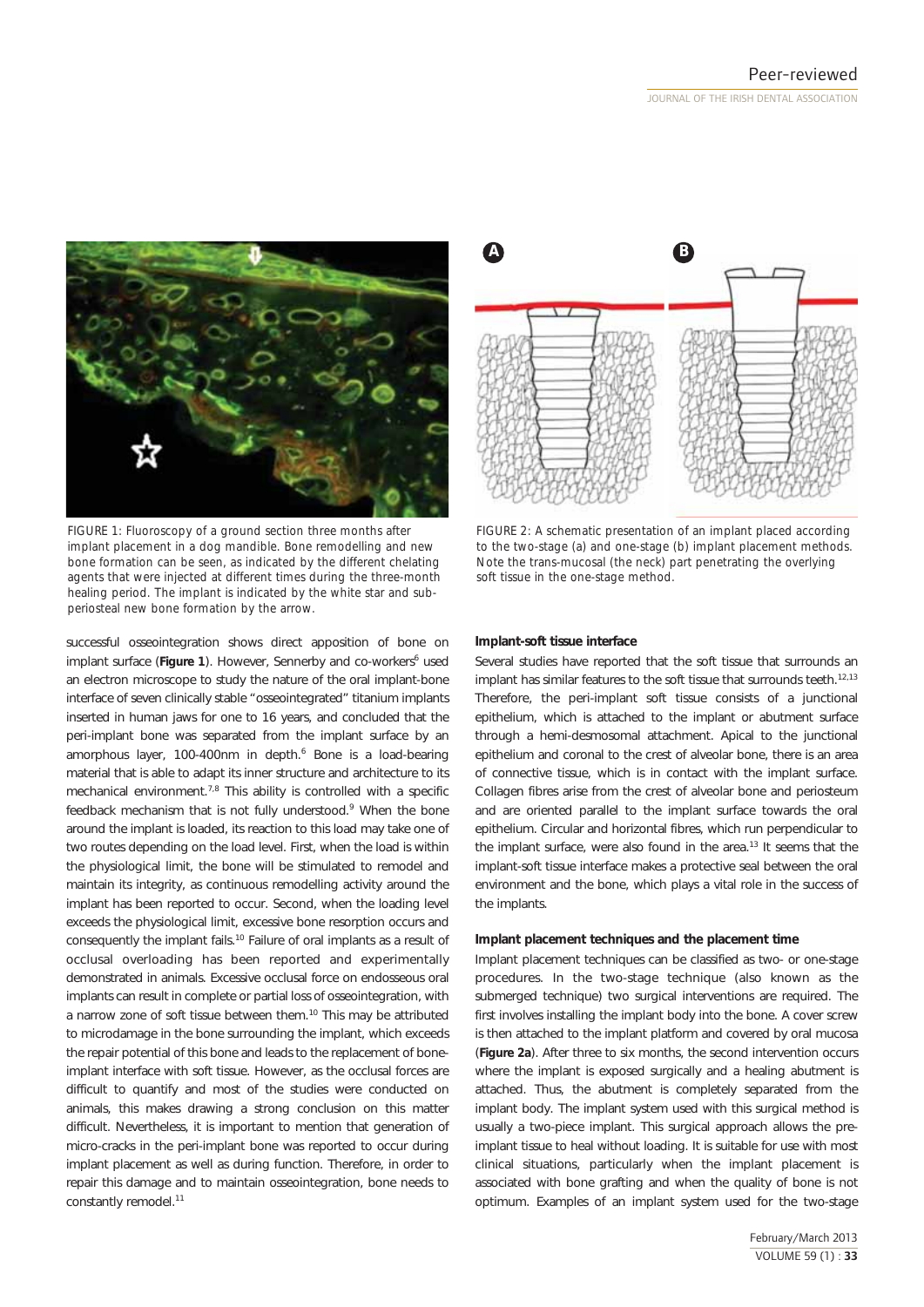

*FIGURE 3: A representation of the most commonly used implant threads: a) v-shaped thread; b) square thread; and, c) a reverse buttress (modified from Todd* et al.*, 1998).*<sup>24</sup>

procedure include the Fixture MK III® (Nobel Biocare), MAX 2.5® Implant (Bicon) and OSSEOTITE® 2 Certain Implant (Biomet 3i).

In the one-stage technique (also known as non-submerged), the coronal part of the implant is positioned above the crest of the alveolar bone, passed through the peri-implant soft tissue, and is left uncovered and exposed to the oral environment during the healing process (**Figure 2b**). In this technique, a restoration can be attached immediately to the implant or it may be attached later. With this surgery protocol, a one/two-piece implant system can be applied. Examples of the implants that can be placed using the one-stage technique include the Solid-Screw Implant® (Straumann), AdVent® Implant (Zimmer) and Single-stage Implant System® (BioHorizons).

Several studies have shown that the one-stage technique has some clinical advantages when compared with the two-stage method. These advantages include:

- (i) the avoidance of a second surgical procedure;
- (ii) the lack of a micro-gap at the bone crest level, resulting in a less crestal bone resorption;
- (iii) the prosthetic procedure is simplified and less chair time per patient is required; and,
- (iv) a non-loaded, immediate or delay-loaded protocol can be implemented.12 Nevertheless, both surgical protocols can be clinically successful.<sup>14</sup>

The time at which the implant is placed after extraction of the tooth/teeth may be categorised as immediate, immediate-delayed and delayed.15 Immediate is when the implant is inserted into a socket just after tooth extraction. Immediate-delayed placement is when the implant is placed weeks to a few months after tooth extraction, while delayed placement is when the implant is introduced thereafter.<sup>15</sup> With the immediate and immediate-delayed implant placement, the treatment time is shortened and the risk of bone resorption may be minimised. However, the risk of infection and its resulting implant failure cannot be overlooked.15,16 Nevertheless, immediate implant placement may be the preferred choice for a good aesthetic outcome. When the implant is immediately placed after tooth extraction, a gap

between the implant and the surrounding bone exists. This can be dealt with using bone augmentation techniques if required.

In conclusion, immediate implant placement may reduce bone resorption and preserve the crestal bone, which will improve the aesthetic outcome. However, factors such as a gingival tissue biotype, thin alveolar bone and the bucco-lingual position of the implant all have a strong effect on the potential bone resorption and gingival recession. Thus, good communication between the prosthodontist and the surgeon who will install the implant is important in order to achieve the best possible outcome.

### **Factors affecting osseointegration**

Several factors have been found to affect osseointegration. These factors include: material biocompatibility; surface macrostructure (design) and microstructure (roughness); heat generation during the implant placement surgery; initial implant stability; bone quality; surgical technique; and, loading conditions.<sup>2</sup>

### **Material biocompatibility**

Biocompatibility is the ability of a material to perform a suitable response in a specific environment.17 Reaction of peri-implant bone, resulting in osseointegration, is an example of material compatibility. On the other hand, incompatible materials are usually encapsulated by a thick connective tissue and these materials will eventually be rejected by the body.

The most commonly used materials in dental implants are either bioinert, such as commercially pure titanium (CP titanium) and titanium alloy, or bioactive ceramics such as hydroxyapatite (HA).<sup>18</sup>

Titanium is a non-noble metal that has the ability to form a very adherent self-repairing and protective surface oxide layer that prevents further titanium corrosion. It is used in oral implants in a pure form (99.75% pure) and as an alloy (Ti-6-AL-4V alloy) (90% Ti, 6% AL and 4%V). Available literature indicates that CP titanium has a successful long-term performance.

Ceramics are a compound made of a mixture of metals and nonmetals. An example of a ceramic material is HA, a calcium phosphate.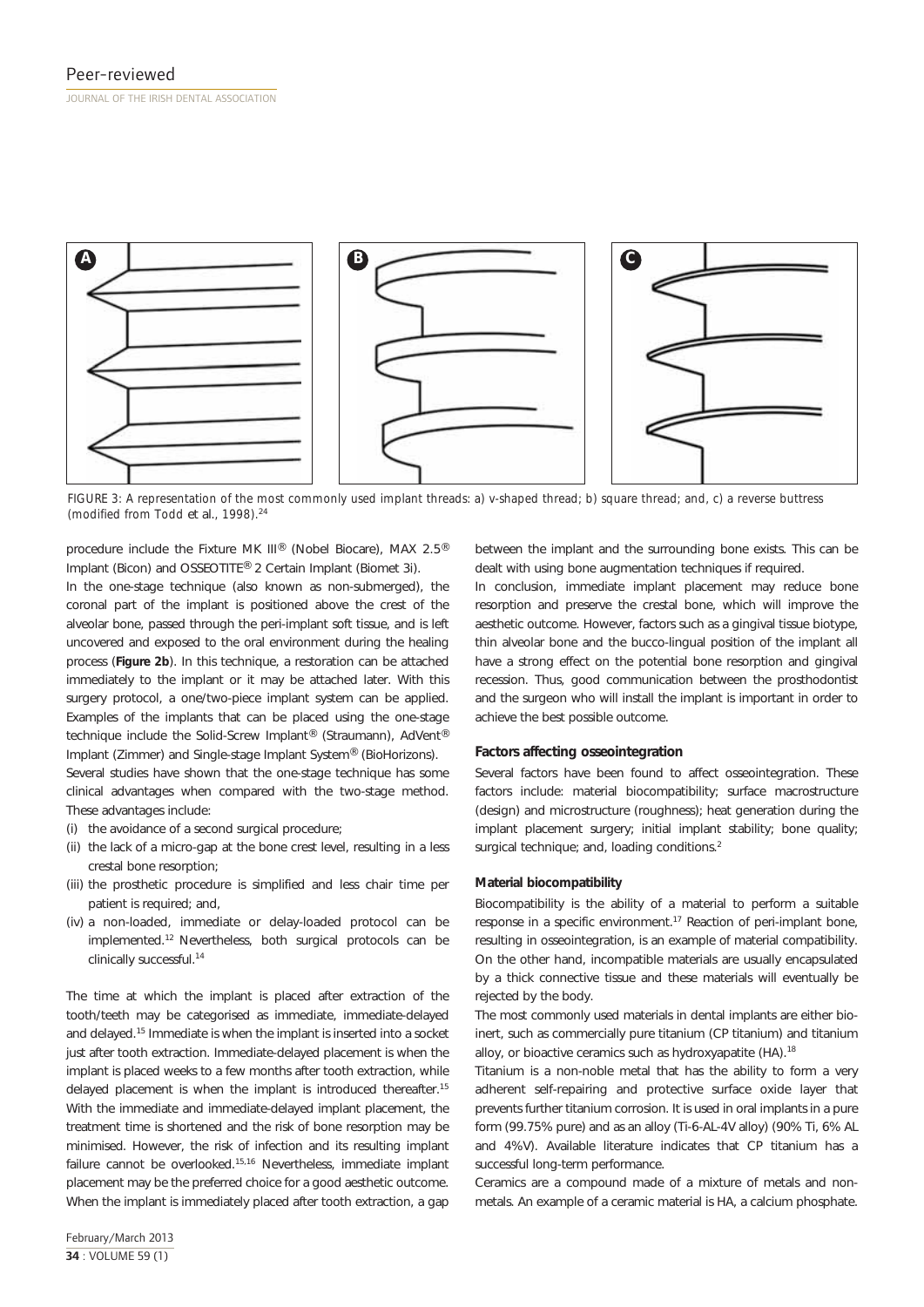It has been claimed that HA is capable of forming a direct biochemical bond with bone due to their similar chemical composition.<sup>19</sup> HA is used as an implant material to repair bone defects. It has also been used as an implant coating material due to its ability to accelerate bone healing and improve bone apposition around HA-coated implants as compared with titanium implants, resulting in better implant-bone integration.<sup>20</sup> Furthermore, the bone around the HAcoated implants was found to be more complete and more uniform than that formed around the CP titanium implant.<sup>21</sup> However, HA has poor mechanical properties and has therefore been used as a coating attached to the implant titanium substrate.<sup>22</sup> The possibility of its fragmentation and detachment from the substrate is a real problem that precludes its use in dental implants.

# **Implant design (surface macrostructure)**

Implant design is one of three important reported factors on which implant primary stability depends.<sup>23</sup> Implant primary stability plays a major role in achieving osseointegration.<sup>2,23</sup> Currently, screw-shaped (threaded) implants are the most commonly used implant designs, while smooth cylinder implants (press-fit) are eliminated. In an experimental study on dogs, screw implants were found to have a better bone anchorage than the cylindrical implants.<sup>24</sup>

The most commonly cited thread shapes are v-shaped, square shaped or reverse buttress25 (**Figure 3**). The threads are usually incorporated into the implant design to improve the initial stability and dissipate interfacial stress in a more favourable way. Thread features such as thread depth, thread thickness, face angle, pitch and helix angle are considered as factors that determine the functional thread surface and affect the biomechanical load distribution of the implant. The functional thread surface is that part of the thread which allows dissipation of compressive and tensile loads to the bone in a constructive manner.<sup>26</sup>

### **Implant surface texture**

Implant surface texture is found to positively affect the healing of periimplant tissue. The implant surface is usually roughened to increase its surface area, which is reported to encourage bone healing and provide long-term implant stability, particularly in areas with low bone density. In general, two methods for alteration of implant surface roughness (texture) have been described in the literature: additive or subtractive. In the former method, a biocompatible material such as titanium plasma-sprayed coating is added to the implant surface substrate,<sup>27</sup> while in the second some material is removed from the implant surface by blasting and/or acid etching.<sup>27,28</sup>

There is a general agreement that implants with rough surfaces exhibit an increase in implant bone contact when compared with the machined, smooth-surface implants. In one study by Lazzara and associates,29 the amount of peri-implant bone for acid-etched implant rough surfaces and machined surfaces was estimated to be 72.96% and 33.98%, respectively.<sup>29</sup> However, exposure of the rough implant surface may facilitate plaque accumulation, which could be difficult to remove and will lead to infection and endanger the implant.<sup>10</sup>

### **Heat generation during the implant placement surgery**

Controlling the heat generated during implant surgery is important in order to achieve uneventful healing and to allow osseointegration.<sup>30</sup> During the osteotomy preparation (surgically prepared implant site), heat-induced bone damage may occur due to overheating of surrounding bone. This may lead to bone necrosis, an inflammatory infiltrate and the formation of fibrous tissue between the implant and the bone. These events may ultimately result in implant failure.<sup>31</sup> The critical temperature that can damage bone was estimated to be 47ºC for one minute, as at this temperature the bone is unlikely to repair the damage.31 However, heat is not only generated during the osteotomy preparation but also during implant placement.31,32 Bone heating may be generated by excessive pressure on bone during the surgery and pressure applied was found to have more effect on heat generation than the speed of the drill.<sup>33</sup> Thus, heat as well as pressure control during the surgery is needed to achieve osseointegration. Furthermore, it was reported that bone density plays an important role in temperature elevation. These factors should be considered and efforts should be made to reduce and eliminate an increase in the surrounding bone temperature. The use of a coolant during implant surgery is recommended to minimise heat generation and its negative effect. A drill with efficient blades that ensures effective cutting with minimum adverse events is also required to optimise the outcome of the treatment.

### **Initial (primary) stability**

Primary implant stability is the stability of an implant within the osteotomy at the time of implant placement. It is related to the level of the intimate contact between the implant and its surrounding bone.34 It is an important factor in achieving osseointegration and is essential for early implant loading. Immediately after implant installation tips of threads are usually in close contact with bone, providing initial stability for the implant. However, the implant surface may not be completely in contact with the bone and spaces may exist. These spaces are initially filled with blood that comes from injured blood vessels forming a fibrin network.<sup>35</sup>

Micro-movement of the implant within the osteotomy has a negative effect on the osseointegration. The acceptable range of movement is reported to be between 50 and 150μm since beyond this range implant failure is more likely to occur.<sup>36</sup>

Implant length, diameter, design, surface roughness, bone quality and quantity, and surgical technique are reported to play a major role in implant primary stability.<sup>23,37</sup> All these factors should be considered when an implant is selected. Under-sizing the osteotomy and the use of self-tapping implants may help in achieving primary stability in certain situations such as when bone is soft (type iv). Furthermore, engaging the lower cortex of the mandible or the inferior cortical plate of the maxillary sinus or the nasal cavity may be used to aid implant stability.<sup>38</sup>

# **Bone quality**

Bone is generally classified as either compact (cortical) or cancellous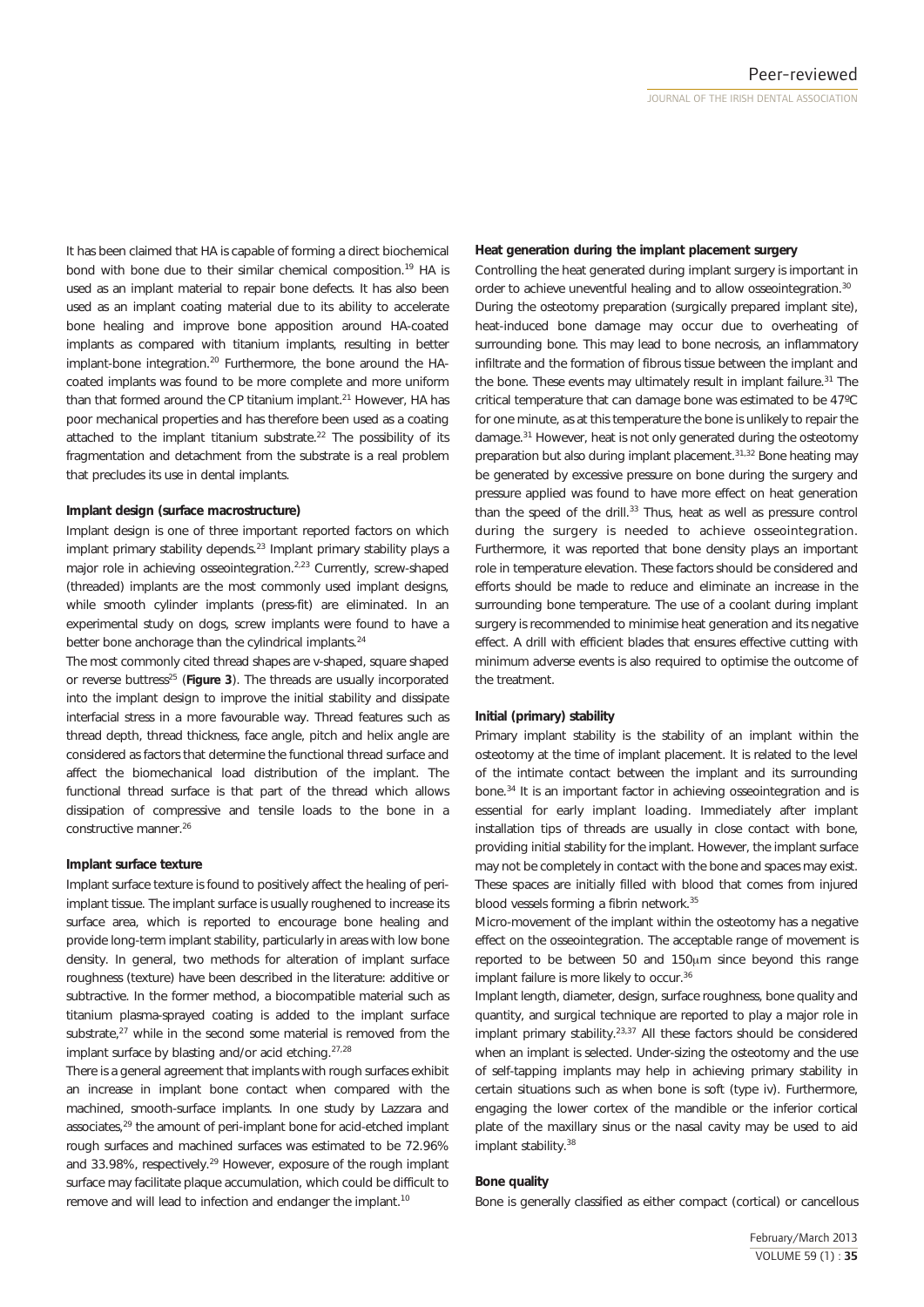(trabecular). Both types differ in their detailed configuration, but have the same basic histological structure. The microstructural unit of cortical bone is known as the osteon (Haversian system) and that of cancellous bone is known as a trabecular packet (hemi-osteon).<sup>39</sup>

In the dental implant field, the most commonly used bone quality assessment is that described by Lekholm and Zarb (1985).<sup>40</sup> This method is based on radiographic assessment as well as the resistance during the implant drilling procedure.<sup>4</sup> According to these authors, bone is categorised into four classes as follows:

- $\blacksquare$  type I: almost the entire bone is composed of homogenous compact bone;
- $\blacksquare$  type II: a thick layer of compact bone surrounds a core of dense trabecular bone;
- type III: a thin layer of cortical bone surrounds a core of dense trabecular bone; and,
- $\blacksquare$  type IV: a thin layer of cortical bone surrounding a core of lowdensity trabecular bone.

Several long-term clinical studies have demonstrated that poor bone quality was accompanied by a higher risk of implant failure. A higher failure rate was reported to occur with implants placed in type IV bone compared with types I, II or III. Also, implants placed in the maxilla have a higher failure rate than implants placed in the mandible, which may reflect the difference in bone quality of the jaws. Jaffin and Berman (1991)<sup>41</sup> found that 35% of implants placed in type IV bone were lost after five years, while only 3% of those implants placed in type I, II or III bone were lost over the same period.

### **Surgical techniques**

As already mentioned, selection of a proper implant system, a protocol that suits the clinical case, atraumatic surgery, control of heat generation, and the use of efficient implant instruments are all important measures required to achieve a satisfactory outcome. All these factors are the responsibility of the personnel who will install the implant.

### **Implant loading**

Depending on the time at which an implant is loaded, implant loading may be classified as immediate, early or conventional loading.42,43

- Immediate implant loading: when the implant is exposed to loading earlier than one week following implant placement.
- Early implant loading: when loading is applied within one week to two months subsequent to implant placement.
- $\Box$  Conventional implant loading: when the load is applied after an unloaded healing period of at least two months subsequent to implant placement.

While an immediate and early loading protocol may be implemented when clinical situations are considered optimum, conventional loading is recommended under specific conditions such as alveolar ridge augmentation and compromised host status.

It has been suggested that conventionally loaded implants have a higher success rate than those implants that are immediately loaded.

Yet the immediately loaded implants less commonly fail than those early loaded. This suggestion indicates that it may be more beneficial to load the implant immediately rather than delaying the loading process;<sup>42</sup> however, further investigation is required to validate this speculation.

### **Implant failure**

Long-term retrospective and longitudinal studies have provided strong evidence to support high survival rates of osseointegrated implants.2,44 However, despite the high survival rates, implant failures do occur. Consequently, implant failures are characterised into two classes: early and late failure. While early failure indicates that failure occurs before the implant is put to function, late failure denotes the failure that occurs months or even years after implant loading. Early failure indicates failure to establish osseointegration, whereas in late failure osseointegration has occurred but has later deteriorated.

# **Abutment-implant connections**

In both implant placement methods (the one- or two-stage), the abutment is connected to the implant body in order to stabilise and prevent rotation of the abutment. The abutment-implant connection can be either external, when it protrudes above the implant platform, or internal, when it is projected down in the access hole in the implant platform. However, different implant producers designed a variety of geometric connection forms including a hexagon, triangle or a tapered cone. In order to improve the stability of the connections, other features may be incorporated.<sup>45,46</sup> A schematic representation of the external and internal connections is seen in **Figure 4**.

The connection between the mating surfaces of the implant components that are tightened together by a screw is known as the screw joint.<sup>46,47</sup> In general there are one or two screw joints, depending on whether a cemented or a screw-retained restoration is used. There is always one screw joint between the implant body and the abutment, and if a screw-retained restoration is used there may be another screw joint between the abutment and the restoration.

There are two different forces acting on any screw joint when the screw is tightened: one tries to keep the joint together and is known as the clamping force, and the other tries to disengage it and is referred to as the separating force. As a tightening torque is applied to the screw joint, a tension (pre-load) is generated in the screw. Consequently, the screw shank and threads are placed in tension and an elastic recovery is generated. This elastic recovery creates the clamping force between the mating surfaces.46,47 The tension is effective if it is less than the elastic limit of the screw material as no permanent plastic deformation would occur. In order to hold the implant components together and to keep the screw tight, a maximum clamping force and a minimal separating force are required.

### **Implant components Implant body**

The implant body is the part of the implant that is buried in the peri-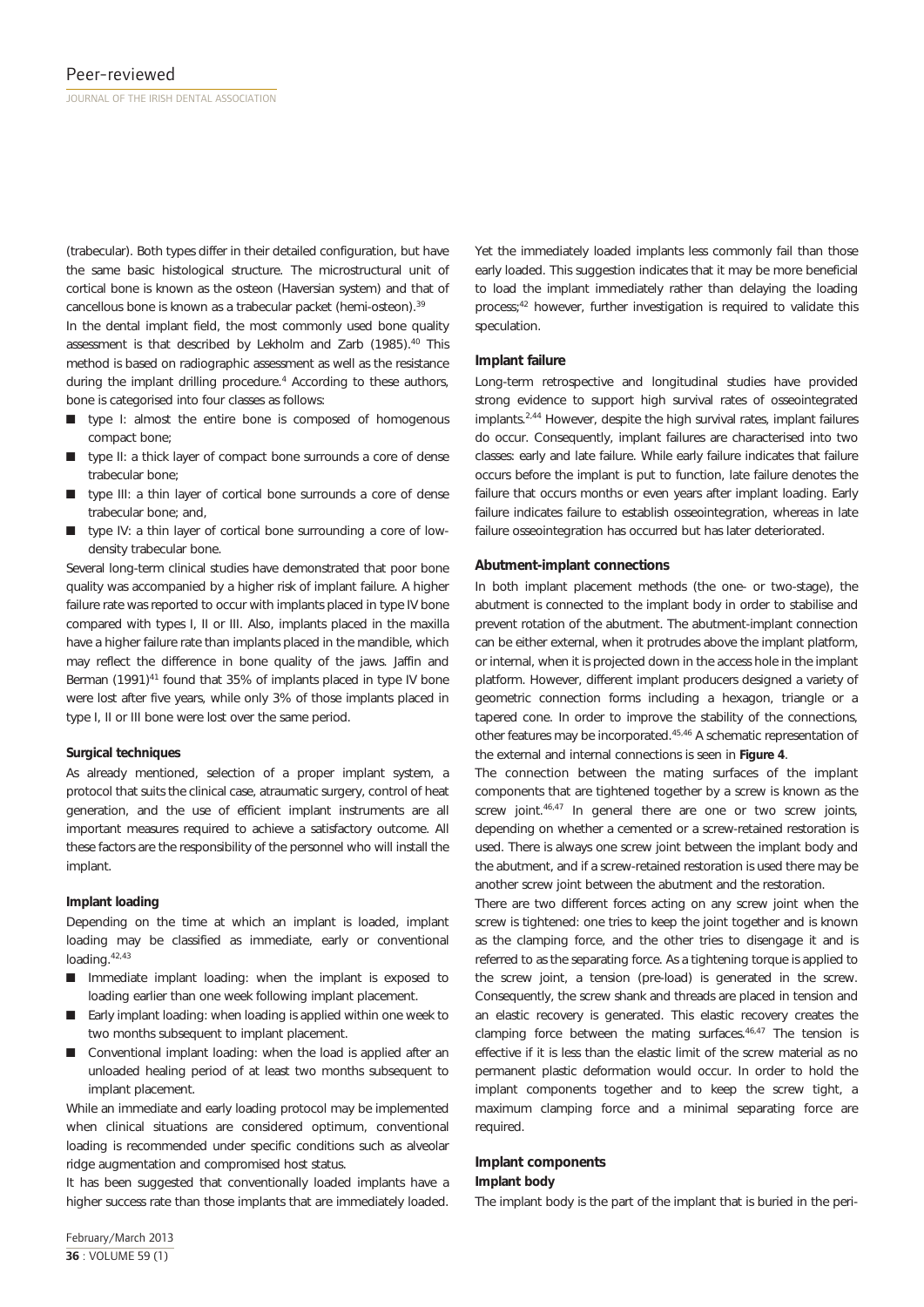

*FIGURE 5: A schematic representation of implant types. a and b are examples of two-piece implants; while implant a is used with the two-stage implant placement method, implant b is used with the single-stage method. Implant c represents a one-piece implant system.*

implant tissue. It is also known as the implant fixture.<sup>48</sup> The coronal part of the implant body, which is usually placed above the crest of the alveolar bone, is denoted as the neck. The surface of the neck is usually highly polished. Implants may be classified as one- or twopiece implants (**Figure 5**):

**One-piece implant**: consists of an implant body and abutment made as a single solid unit. Thus, the screw joint between implant body and the abutment is eliminated. It is used with the one-stage implant placement protocol (**Figure 5a**).

**Two-piece implant:** consists of an abutment that is attached to the implant body through a screw joint (**Figures 5b** and **c**). This is the most commonly used implant type. It is used with the one- and twostage implant placement method.

Several factors should be considered when an implant is chosen (**Table 1**). These factors are:

**Implant length**: longer implants have a higher initial stability compared with shorter implants as they are in more contact with the surrounding bone. The selected length is determined by several factors such as the quantity and quality of bone. If the implant length is increased by three millimetres, there will be an increase in bone to implant contact by about 20%.<sup>49</sup>

It is reasonable to mention that earlier publications on implant length have revealed that short implants had a higher failure rate than long ones. This trend was attributed to the smooth surface implant, the surgical preparation and the poor quality of bone, rather than to the

implant length itself. As implant technology and surgical approaches improved, recently published studies have indicated that survival rates of short and long implants are comparable.<sup>50</sup>

**Implant diameter:** the selection of an implant with a suitable diameter is governed by the bucco-lingual and mesio-distal dimensions of the edentulous space. It is also determined by bone quality and quantity in the region to be restored. For instance, when the quality of bone is poor, the selected implant must be wide enough. When the height of the available bone is limited, a short and wide implant may be an alternative.50 Moreover, the implant should be wide enough to avoid its fracture under loading. It is important to remember that in order to achieve a good outcome, the roots of the adjacent teeth should be protected. Furthermore, any additional bone resorption should not expose the implant body and the interproximal bone should be capable of maintaining the height of the gingival papilla.

The use of a wide implant allows building up of the optimal restorative emergence profile and reduces the stresses on the retained screws. The available bone should be adequate to accommodate this implant. Wide implants are also suitable when an implant is installed immediately after tooth extraction. Wide and short implants may be considered when the bone height is limited by some anatomical structure to avoid surgical interventions such as ridge augmentation,

# **Table 1: Factors that should be considered when an implant is selected and their indications.**

- 1. **Implant length:** a long implant should be considered whenever the condition permits.
- 2. **Implant diameter:** ideally, the implant should be of approximately the same diameter as the tooth it is replacing.
	- a. Narrow implant:
		- i. used to replace maxillary lateral incisors or mandibular incisors;
		- ii. limited edentulous space;
		- iii. limited ridge width (to avoid ridge augmentation surgery);
		- iv. when it is not possible to achieve good emergence profile with a wide implant body; and,
		- v. converging adjacent tooth roots.
	- b. Wide implant:
		- i. limited ridge height with adequate bucco-lingual width; and,
		- ii. immediate implant placement (after tooth extraction).

# 3. **Tapered implant:**

- a. in type IV bone, where primary stability is difficult to achieve;
- b. narrow or concave bone;
- c. converging adjacent tooth roots; and,
- d. immediate implant placement (after tooth extraction).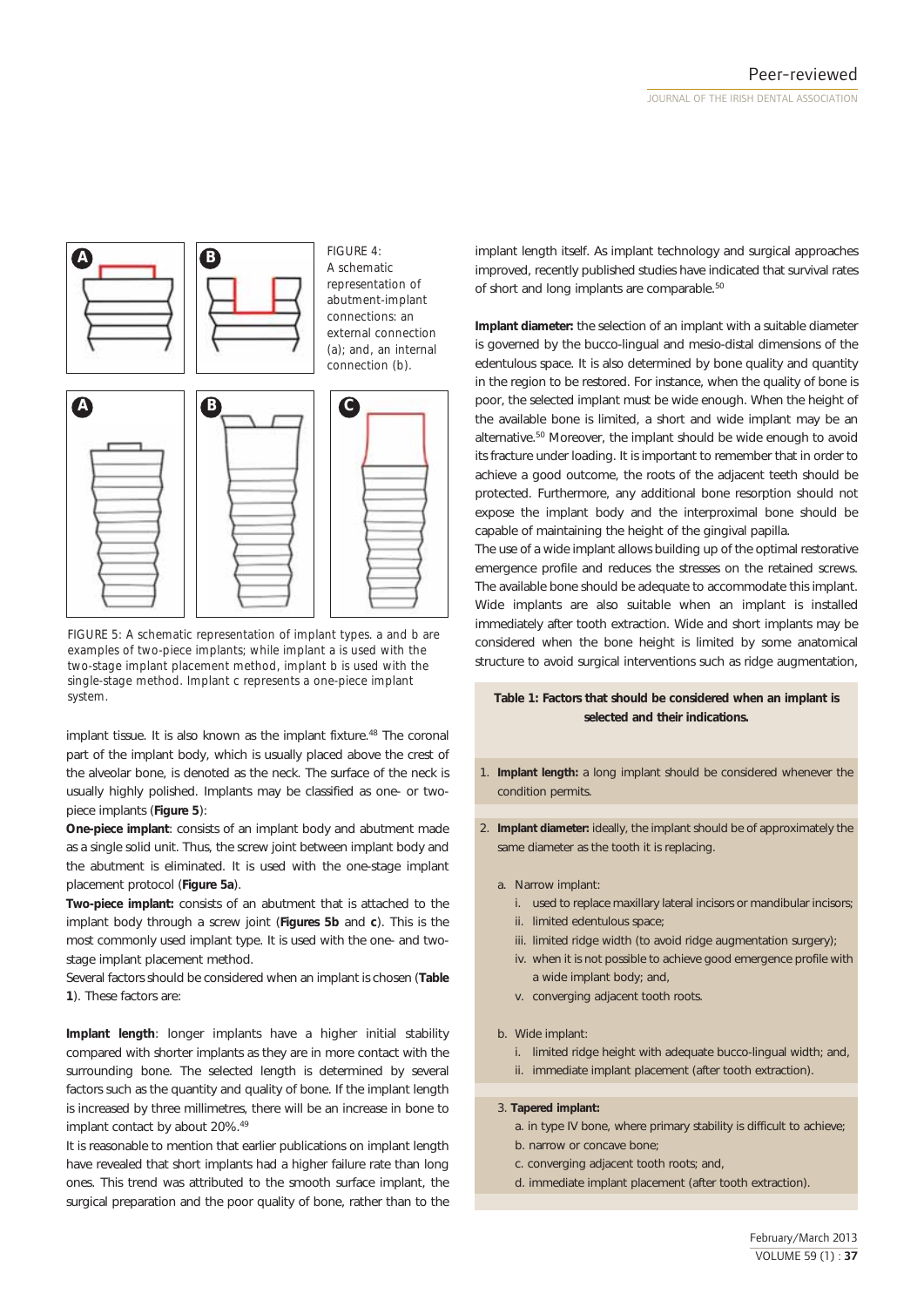sinus lifting or nerve transposition.<sup>49</sup> It may also be advantageous to use a wide implant when the bucco-lingual width permits, as in the molar region, to reduce the stress on the retained screws. It may also enable the clinician to use a single implant instead of two. However, Ivanoff and associates<sup>38</sup> reported a higher failure rate (18%) for the 5mm diameter implants when compared with 5% and 3% for 3.75mm and 4mm diameters, respectively. This may be due to the fact that wide-diameter implants were frequently used in clinical situations that were not ideal for the use of the standard implants, or when initial implant stability is not achievable with the standard implant, such as when bone quality is poor.<sup>38</sup>

The use of an implant with a wide platform, when the bucco-lingual bone width is limited, may cause an exposure of the coronal portion of the implant and consequently gingival recession and decrease in the height of the papilla. So an implant with a smaller diameter may be a solution for this problem. Small-diameter implants are indicated in specific clinical situations, for example where there is a reduced inter-radicular bone or a thin alveolar crest, and for the replacement of teeth with small cervical diameters.<sup>51</sup> However, the use of smalldiameter implants may be associated with biomechanical risk factors that should be evaluated before the use of such implants. Otherwise, alternative treatment options should be sought.

### **Taper**

Tapered implants are indicated for use with immediate implant placement protocol after tooth extraction, as well as when the quality of bone is not good enough, i.e., type IV, as primary stability is not easy to achieve.52 The use of tapered implants results in lateral compression of bone and increased stiffness of the interfacial bone, which is reported to increase the implant primary stability.<sup>53</sup>

Tapered implants are also used to avoid damage of converging roots of adjacent teeth that reduce the space available for placement of a parallel-sided implant. Likewise, they can be used in concave bone in which the use of the normal implants may result in implant exposure.<sup>49</sup>

### **Implant selection**

There are a variety of dental implant systems available in the market worldwide, but only a few brands with an ADA seal of approval. Among these are Nobel Biocare, Straumann, Astratech, BioHorizon, Intralock, Bicon, Biomet 3i, and Zimmer. Although they differ in patented technology, materials, and historical case success rates, they are all based on the same basic concepts.

The selection of a dental implant for a specific situation, particularly in the aesthetic area, is challenging for the dentist. Thus, a careful selection of the prospective implant is important to avoid an unexpected outcome. This requires a comprehensive investigation that ensures the best possible result. The edentulous area should be viewed in three dimensions: mesio-distal, bucco-lingual, and crono-apical. Also, the mesio-distal dimension of the edentulous space should be considered as two interrelated spaces (restorative and inter-radicular). The restorative space extends between the two adjacent teeth and should accommodate the prospective restoration. The inter-radicular

February/March 2013 **38** : VOLUME 59 (1)



*FIGURE 6: The cover screw (a) and the healing abutment (b).*

space is located between the roots of the two adjacent teeth and will hold the implant body. The mesio-distal width of the restorative space depends on the width of the prospective restoration. The width of the roots of the teeth is usually estimated at 2mm apical to the cementoenamel junction and according to this dimension the implant with a suitable diameter will be selected. In ideal situations the selected implant should have a diameter that approximates the diameter of the tooth being replaced. When the apico-coronal position of the implant is considered, the implant platform should be placed at approximately 2mm apical to the mid-labial gingival margin of the adjacent teeth. Thus an optimal emergence profile of the restoration will be achievable and the biologic width will be maintained.

It has been recommended that the implant should be placed at least 1.5mm mesio-distally from the root of the adjacent tooth with a minimum bone thickness of 1mm buccally and lingually. Therefore, a minimum mesio-distal inter-radicular space required to place an implant of 4mm would be 7mm or more. The bucco-lingual width of this edentulous space should not be less than 6mm to get at least 1mm of bone surrounding the implant. The facial bone height as well as width is important to maintain the peri-implant bone level at its optimal position. The inter-proximal bone height of the adjacent teeth is very important to maintain the height of the peri-implant papilla even in cases of bone resorption close to the implant surface. So encroachment on this bone by the implant platform will lead to interproximal bone resorption, which drastically leads to the reduction in the height of the papilla.

### **Cover screw**

This is also known as a sealing screw. It is a part of the implant system that is screwed and attached to the implant platform during the healing stage after implant placement, thus preventing tissue growth into the implant. It is placed after the implant is inserted into the osteotomy that was prepared to receive the implant body (**Figure 6a**). The cover screw has a low profile in order to facilitate the suturing procedure and to allow approximating the two edges of the cut mucosa without excessive tension, which may deteriorate and preclude the healing.<sup>54</sup> The diameter of the cover screw is usually of similar dimension or may be slightly larger than the implant. The latter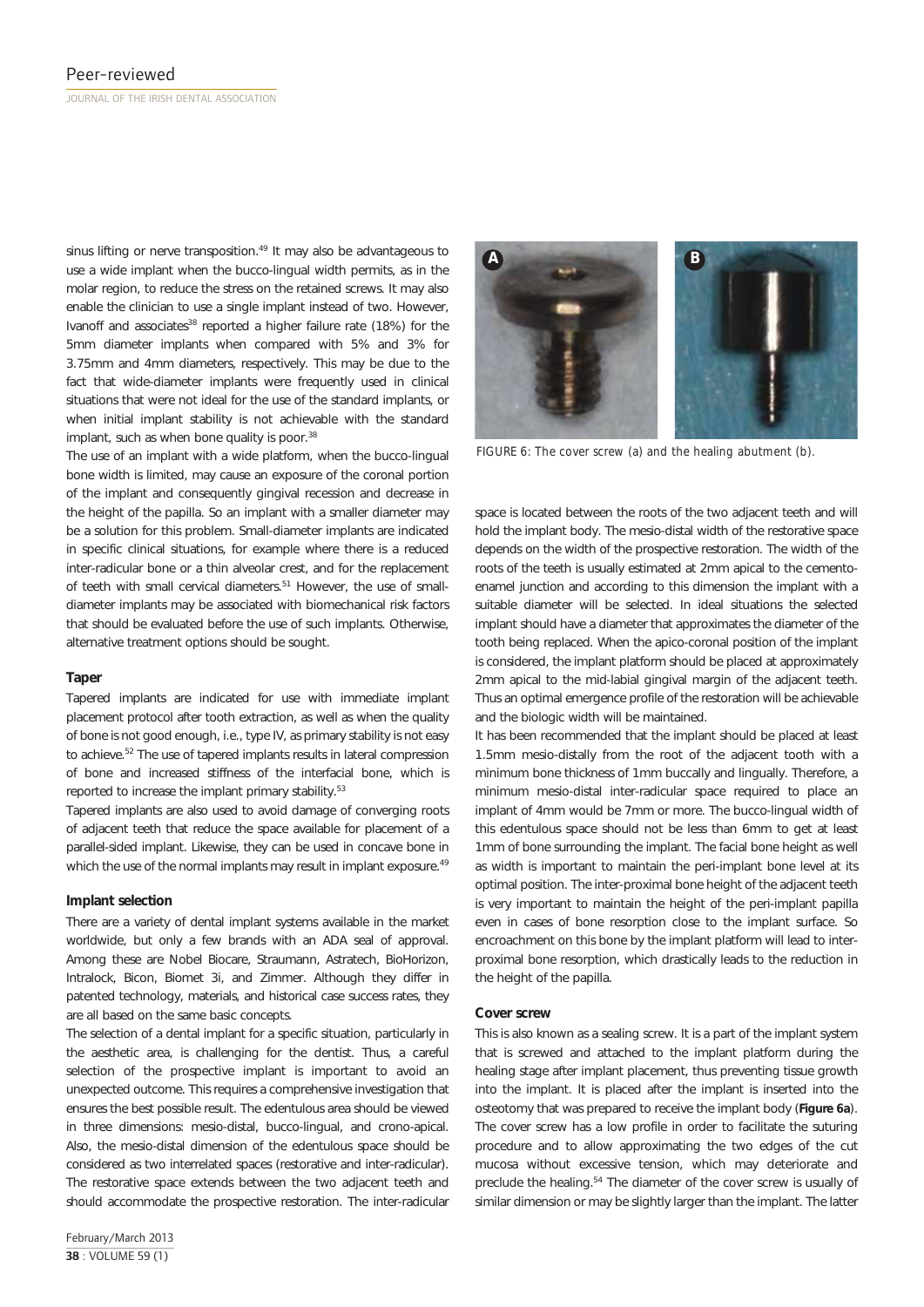

*FIGURE 7: The impression of the implant platform using the pick-up method: the impression coping and the central screw used to fix the transfer coping to the implant (a). The screw is protruding through the tray to facilitate removal of the impression from the mouth (b).*

is used to prevent formation of bone over the top surface of the cover screw, which has been reported to occur and may make removal of the screw troublesome. Bone is also difficult to remove without damaging the implant platform. The cover screw is screwed into the implant using a light finger force (5-10Ncm) and a screwdriver.

It is important to ensure that it is fully seated and no gap is left between the platform and the cover screw, which should remain *in situ* until it is removed in the second stage of surgery.

Early exposure of the cover screw and the breakdown of the periimplant soft tissue may accelerate early peri-implant crestal bone resorption.54

# **Healing abutment**

This is also known as a sulcus former. It is attached to the implant body via a screw and both the abutment and the screw form one single unit. In the second surgery stage, the cover screw is removed and replaced with this abutment. The healing abutment has a domeshaped superior surface. It comes in different lengths, from which the surgeon chooses. When it is attached to the implant platform, it should be projecting into the oral cavity (**Figure 6b**). The healing abutment is then replaced with a provisional or a final restoration.

### **The restorative components and procedure**

The technique used to fabricate the implant-retained restoration usually requires an intra-oral impression of the abutment or the implant platform using conventional impression materials. Final impression, an impression of the opposing dental arch, an interocclusal record and a transfer-bow (face-bow) record are all sent to a dental laboratory, where the final restoration will be fabricated.<sup>36,49</sup>

### **Impression techniques**

The most common impression techniques used in the construction of single implant-supported restorations may be classified into two main headings:

- $\blacksquare$  impression of the implant platform:
	- a pick-up method [an open-tray];
	- a transfer method [a closed-tray]; and,
- $\blacksquare$  impression of the abutment.



*FIGURE 8: The implant analogue.*

**Impression of the implant platform using either a pick-up or a transfer coping impression technique (Figure 7).**

In both methods the impression coping must fit snugly into the implant platform, which should be verified using an intra-oral periapical radiograph and/or an audible and tactile 'click' feature that is incorporated into some implant systems to confirm the accuracy of the fit between the implant and the impression coping.

In the pick-up impression method (also known as the open tray), a perforated tray is used and the coping is secured to the implant body by a central screw. The screw should be protruding through the hole that the clinician makes in the roof of the tray when the impression is being made to enable the clinician to take the impression and the coping from the mouth at the same time when the impression material has set (**Figure 7b**). The coping is detached from the implant platform before removing the tray from the mouth.<sup>36,49</sup>

When the transfer coping is used, the impression is first removed from the mouth while the coping remains attached to the implant. The coping is then removed and replaced in its imprint within the impression. The coping usually has a flat side or an undercut, which allows the dentist to place it in its proper position within the impression imprint. This technique is also known as the closed tray technique. The implant analogue (**Figure 8**) will then be attached to the coping surface. This method is suitable when mouth opening is limited. The impression can be removed from the mouth easily if the patient cannot tolerate it. However, the replacement of the copings into their actual position in the impression is not always precise.

### **Second impression technique**

In the second impression technique, the impression of the abutment is made using a manufacturer-made impression coping, which fits the abutment. This technique is frequently used with a ready-made prefabricated abutment.

### **Laboratory analogue**

The laboratory analogue is the part of the implant system that allows the dental technician to build up the restoration. Thus, it may either be an implant or abutment analogue.

The implant analogue is used when the impression of the implant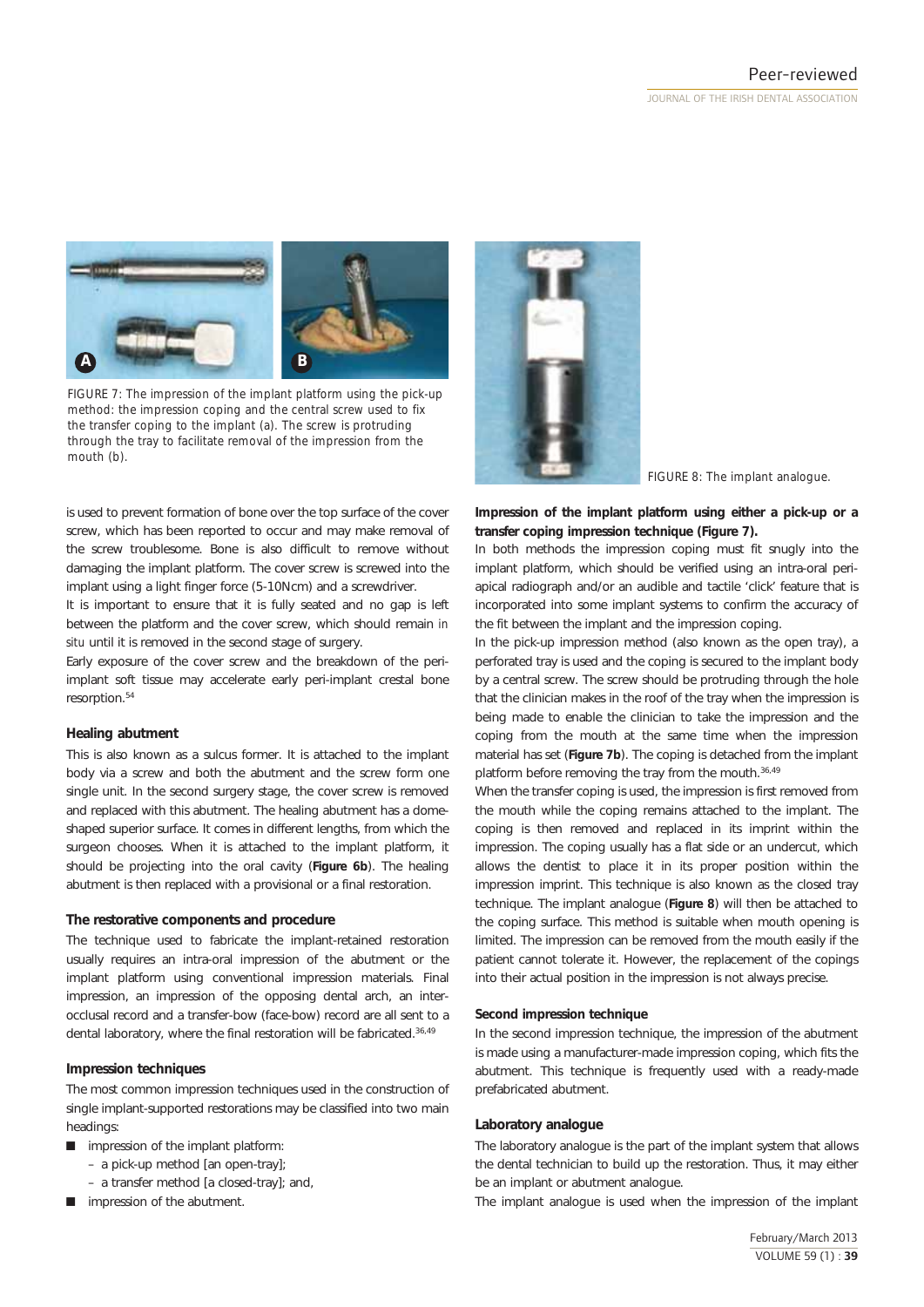

*FIGURE 9: UCLA plastic pattern abutment with a machined interface before casting (a), and after modification and casting (b). The abutment is attached to the implant analogue on the cast (c) and the final restoration (porcelain fused to metal) (d).*

platform was made (**Figure 8**), while the abutment analogue is used when the impression of the abutment itself was taken. The latter analogue is made to represent the exact configuration of the abutment.

In the laboratory, the implant or abutment analogue is attached to the impression coping and a soft-tissue cast is then made. The rest of the impression is made in dental stone in the usual way. The soft-tissue cast protects the peri-implant soft-tissue details, which are lost if they are made of stone as they will be trimmed away. The peri-implant soft-tissue details are required in order to accurately contour the final restoration. The methods by which the restorations are attached to the abutment are discussed later.

# **Abutments used for single implant restorations**

The abutment is a part of the implant system that will accommodate the prospective restoration. They may be classified as follows: 55,56

### **A. Custom-made abutments**

These abutments consist of a plastic/wax pattern with/without a metal-machined interface ring. The metal-machined interface ensures a precise fit with the implant platform (**Figures 9a** and **9b**). The implant level impression is taken in the usual way.<sup>56</sup> In the laboratory the abutment plastic pattern is attached to the implant analogue on a working cast (**Figure 9c**). The plastic pattern is cut to the required form, shape and angle, then cast in metal alloy in a similar fashion to the conventional lost-wax technique. The restoration that fits the abutment is then fabricated (**Figure 9d**).

Custom-made abutments suit almost any clinical situation, regardless of whether the implant body is in the correct position or not, because they can be reduced as well as added to. UCLA plastic patterns are an example of these types of abutments (**Figure 9a**).

**B. Ready-made (pre-machined) non-modifiable metal abutments** These abutments can be used without modification so that an abutment that is suitable for the specific clinical condition is selected and attached to the implant body. A manufacturer-made impression

February/March 2013 **40** : VOLUME 59 (1)

coping is used in making the abutment impression.<sup>55</sup> These abutments can be temporised using the clinical resources available as in the conventional crown and bridge procedures.

### **C. Ready-made (pre-machined) modifiable metal abutments**

These types of abutments are ready-made metal abutments but can be adjusted and shaped to meet a specific clinical situation. These abutments can be prepared and modified intra-orally and/or extraorally on a master cast. Reshaping and adjusting the abutment may be time consuming.<sup>55</sup> They are not suitable for many clinical situations, such as when the implant is severely angulated and a major alteration is required.

### **D. All-ceramic abutments**

This, as the name indicates, is made of ceramic and is used when aesthetics are of paramount importance. In general, all ceramic abutments are available in ready-made or customisable forms such as alumina and zirconia abutments.57,58 They are recommended for use in single tooth crown restorations (**Figure 10**). Furthermore, allceramic abutments may also be indicated in cases of thin biotype gingiva so the bluish colour of the gingival tissue, which may occur with the metal abutments, is avoided.

# **E. CAD/CAM milled abutments**

CAD/CAM milled abutments are made from a block of titanium or ceramic. An implant platform level impression may be required depending on the manufacturers.59,60 Commonly, the implant platform impression is made and a working cast is fabricated. The cast is then scanned optically to generate exact 3D images of the region. The information is sent to the milling machine to form the morphologically correct abutment from a block of titanium alloy.

CAD/CAM technology allows elimination of certain factors such as inferior accuracy of casting procedures that negatively affect the longterm success of the restorations. So the CAD/CAM milled abutments are more precise than those created using the traditional casting technique. They also have no porosity.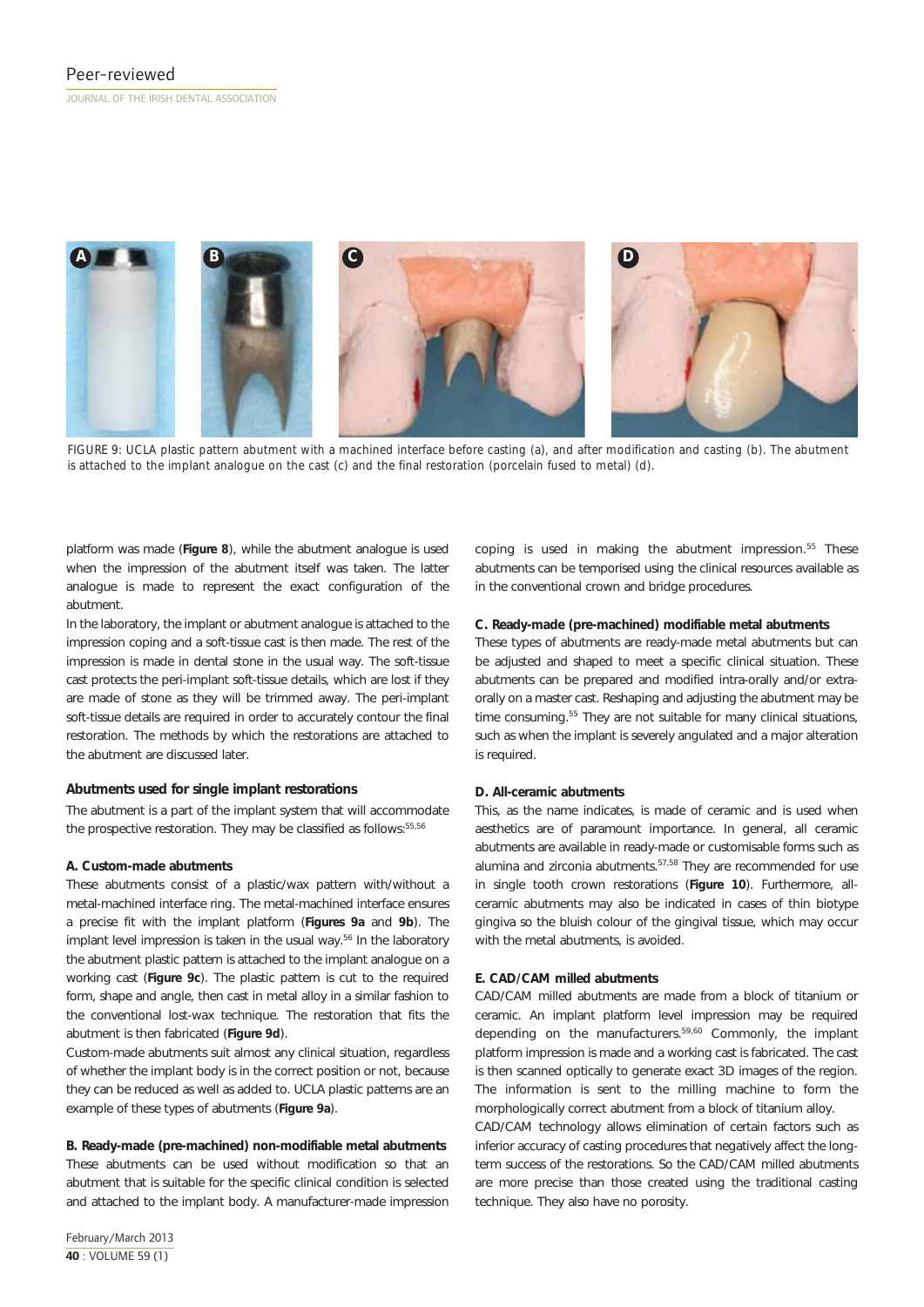



*FIGURE 10: Zirconium abutment: after attachment to the implant (a); and, after cementation of the restoration (b) (courtesy of the Division of Restorative Dentistry and Periodontology, Dublin Dental University Hospital).*

The CAD/CAM technique seems promising and may replace the conventional techniques for implants in the near future. However, the use of the CAD/CAM milled abutments is expensive, which may preclude their wide use at present.

### **Restoration**

Implant-retained restorations may be divided into two types according to the method by which they are attached to the implant: screw- and cement-retained implant restorations. In the screwretained implant restorations, the restoration is attached to the implant directly or to the abutment, while in the cement-retained ones, a cementing media is used to retain the restoration on the abutment.<sup>61</sup>

### **Cement-retained restoration**

The cement-retained restoration can be used with minimum interocclusal restorative space and a restricted mouth opening is less problematic than with the use of the screw-retained restorations. It is suitable to use even when the implant angulation is not optimal as the restoration could still have good aesthetics.<sup>56,61,62</sup> A restoration with an ideal occlusal morphology can be created in the normal way as in conventional restorations. The materials and techniques used for the fabrication of conventional restorations can be used with the cementretained restoration. It may be possible to retrieve them if weak cements were used, i.e., soft provisional cement; otherwise, restorations have to be cut in order to remove them.

However, the use of cement-retained restorations is associated with difficulty in removing the cement and the inferiority of margin adaptation between the restoration and the abutment, which may result in soft tissue problems.<sup>56,61</sup>

### **Screw-retained restorations**

Screw-retained restorations usually consist of an abutment and a restoration as a single solid unit, which is attached to the implant body through a screw.56,61,62

They can be removed and/or replaced without damage or the need



*FIGURE 11: A screw-retained restoration; the abutment and the restoration are one integral part (a). A clinical picture; the screw hole can be seen in the occlusal surface of the restoration (b). This may interfere with the creation of the required occlusal morphology.*

for a new restoration. The adaptation between the restoration and the underlying implant is significantly better than that in the case of its cement-retained counterpart. However, the implant should be placed in its optimal angulation to avoid interference with aesthetics. Furthermore, the screw hole in the posterior region may interfere with the creation of an ideal occlusal morphology (**Figure 11**). Nevertheless, clinical experience indicates that the hole within the abutment should be adequately wide to accommodate the retained screw without impinging on the axial walls of the hole, allowing screwing and torqueing of the retained screw fully.

Screw-retained restorations are not suitable to use when mouth opening is limited, as the mouth opening should be adequate for the use of the different tools required for screwing and torqueing the screws.

### **Conclusion**

Dental implantology has become one of the branches that dominates the dental field. There is an extensive market of dental implant systems available worldwide. The two-piece implants have well-documented long-term success and survival rates. Implant selection is governed by many factors, which may not necessarily be under the clinician's control. Examples of this are the available bone height and width, the mesio-distal dimension of the edentulous spaces, the relationship between the roots of adjacent teeth, and the soft tissue phenotype.

The implementation of one of the loading protocols should be decided during the treatment planning process and after all investigations have been studied in depth to avoid disappointment and unexpected results.

Several abutment types are available and it is not possible to identify an abutment that is considered ideal for all clinical situations, as it may be suitable for use in one clinical situation but not for another. Selection of an abutment is governed by several factors such as aesthetics, implant angle and the available facilities, as well as the operator/laboratory technician's preference. Furthermore, custommade abutments are easy to use, cheaper, and can be adjusted and modified as required. Also, the laboratory procedure is similar to the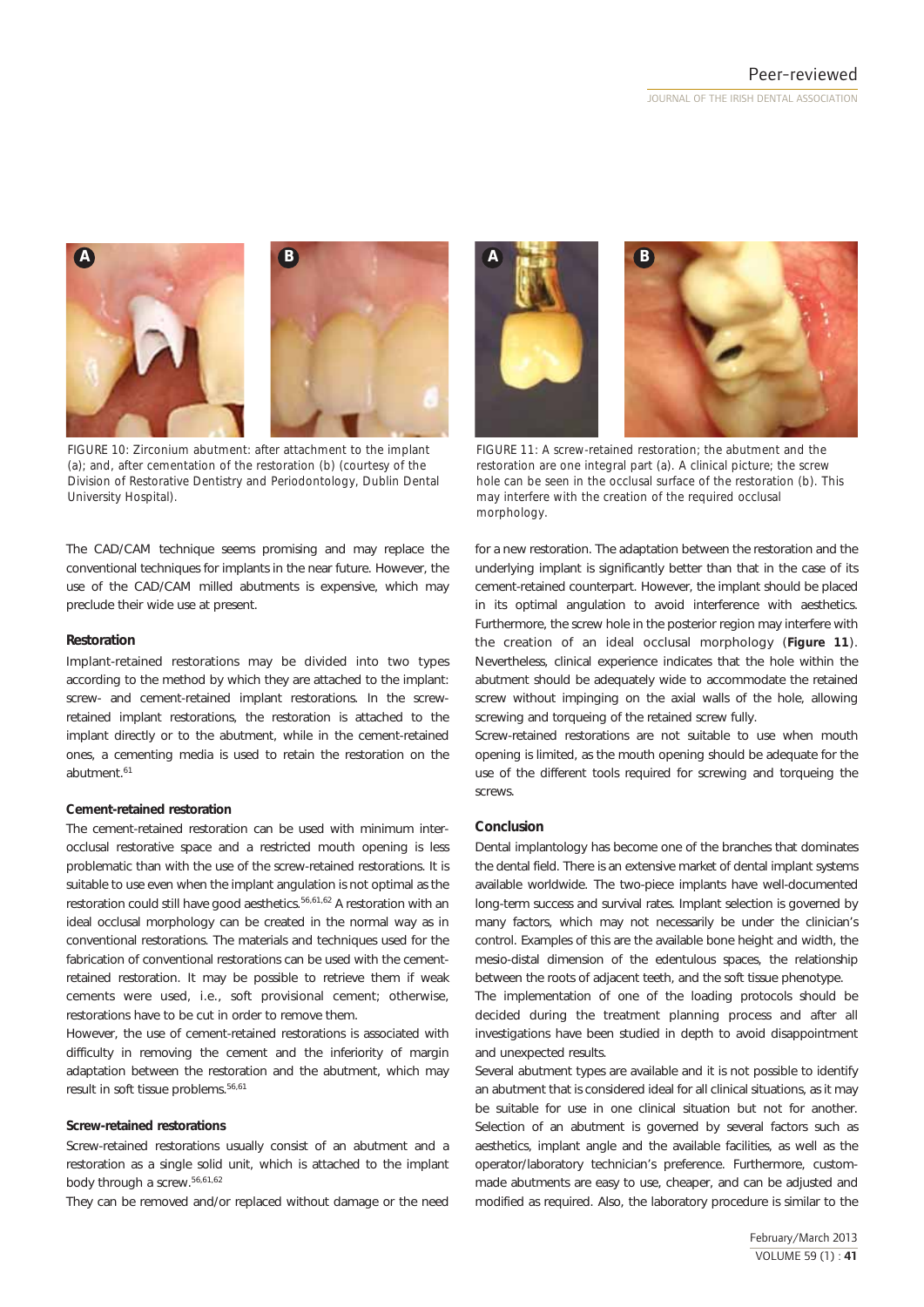conventional crown and bridge procedure. Yet, one disadvantage is that it is made of metal and in many clinical situations, such as when a high aesthetic demand is required, an optimal result may be difficult to achieve. The use of CAD/CAM abutments seems promising and is more likely to be widely used in the future. They are expensive; however, they have a potential of shortening the laboratory procedure and minimising human error, which in turn saves time.

Regarding restorations, the cement-retained method is a flexible technique suitable for most clinical situations. The cement-retained restoration is difficult to retrieve as the restoration has to be cut and a new one made. The materials and techniques used for the fabrication of conventional restorations can be used with the cement-retained restoration.

The screw-retained restoration has some advantages, such as retrieveability and good adaptation between the restoration and the implant platform. It also has some disadvantages, which have been mentioned previously in this paper.

*We would like to thank Mrs Rosaleen Glackin, Division 2, Dublin Dental University Hospital, Dublin, Ireland, for her help.*

### **References**

- 1. **Zupnik, J., Kim, S.-W., Ravens, D., Karimbux, N., Guze K.** Factors associated with dental implant survival: a 4-year retrospective analysis. *Journal of Periodontology* 2011; 82: 1390-1395.
- 2. **Albrektsson, T., Brånemark, P.-I., Hansson, H.A., Lindstrom, J.** Osseointegrated titanium implants. Requirements for ensuring a longlasting, direct bone-to-implant anchorage in man. *Acta Orthopaedica Scandinavica* 1981; 52: 155-170.
- 3. **Garetto, L.P., Chen, J., Parr, J.A., Roberts, W.E.** Remodelling dynamics of bone supporting rigidily fixed titanium implants: a histomorphometric comparison in four species including humans. *Implant Dentistry* 1995; 4: 235-243.
- 4. **Albrektsson, T., Isidor, F.** Consensus report of session IV. In: **Lang, N.P., Karring, T.** Proceedings of the First European workshop on Periodontology. Quintessence Publishing Co.: London; 1994: 365-369.
- 5. **Brånemark, P.-I.** Osseointegration and its experimental studies. *Journal of Prosthetic Dentistry* 1983; 50: 399-410.
- 6. **Sennerby, L., Ericson, L.E., Thomsen, P., Lekholm, U., Astrand, P.** Structure of the bone-titanium interface in retrieved clinical oral implants. *Clinical Oral Implants Research* 1991; 2: 103-111.
- 7. **Frost, H.M.** Wolf's law and bone's structural adaptations to mechanical usage: an overview for clinicians. *The Angle Orthodontist* 1994; 64: 175-188.
- 8. **Huiskes, R., Ruimerman, R., van Lenthe, G.H., Janssen, J.D**. Effects of mechanical forces on maintenance and adaptation of form in trabecular bone. *Nature* 2000; 405: 704-706.
- 9. **Mosley, J.R**. Osteoporosis and bone functional adaptation: mechanobiological regulation of bone architecture in growing and adult bone, a review. *Journal of Rehabilitation Research and Development* 2000; 37: 189-199.
- 10. **Isidor, F**. Loss of osseointegration caused by occlusal load of oral implants.

A clinical and radiographic study in monkeys. *Clinical Oral Implants Research* 1996; 7: 143-152.

- 11. **Warreth, A., Polyzois, I., Lee, C.T., Claffey, N.** Generation of microdamage around endosseous implants. *Clinical Oral Implants Research* 2009; 2: 1300-1306.
- 12. **Buser, D., Weber, H.P., Donath, K., Fiorellini, J.P., Paquette, D.W., Williams, R.C.** Soft tissue reactions to non-submerged unloaded titanium implants in beagle dogs. *Journal of Periodontology* 1992; 63: 225-235.
- 13. **Abrahamsson, I., Berglundh, T., Glantz, P.O., Lindhe, J.** The mucosal attachment at different abutments. An experimental study in dogs. *Journal of Clinical Periodontology* 1998; 25: 721-727.
- 14. **Ericsson, I., Randow, K., Nilner, K., Petersson, A.** Some clinical and radiographical features of submerged and non-submerged titanium implants. A 5-year follow-up study. *Clinical Oral Implants Research* 1997; 8: 422-426.
- 15. **Esposito, M., Grusovin, M.G., Polyzos, I.P., Felice, P., Worthington, H.V.** Timing of implant placement after tooth extraction: immediate, immediatedelayed or delayed implants? A Cochrane systematic review. *European Journal of Implantology* 2010; 3: 189-205.
- 16. **Kesting, M.R., Thurmüller, P., Ebsen, M., Wolff, K.D.** Severe osteomyelitis following immediate placement of a dental implant. *The International Journal of Oral and Maxillofacial Implants* 2008; 23: 137-142.
- 17. **Equivel-Upshaw, J.** Dental implants. In: **Anusavice, K.J.** *Phillips Science of Dental Materials (11th ed.).* Philadelphia: WB Saunders; 2003: 759-781.
- 18. **Sykaras, N., Iacopino, A.M., Marker, V.A., Triplett, R.G., Woody, R.D.** Implant materials, designs, and surface topographies: their effect on osseointegration. A literature review. *International Journal of Oral and Maxillofacial Implants* 2000; 15: 675-690.
- 19. **Thomas, K.A.** Hydroxyapatite coatings. *Orthopaedics* 1994; 17: 267-278.
- 20. **Weinlaender, M., Beumer, J. 3rd, Kenney, E.B., Lekovic, V., Holmes, R., Moy, P.K.,** *et al***.** Histomorphometric and fluorescence microscopic evaluation of interfacial bone healing around 3 different dental implants before and after radiation therapy. *International Journal of Oral and Maxillofacial Implants* 2006; 21: 212-224.
- 21. **Wie, H., Herø, H., Solheim, T.** Hot isostatic pressing-processed hydroxyapatite-coated titanium implants: light microscopic and scanning electron microscopy investigations. *International Journal of Oral and Maxillofacial Implants* 1998; 13: 837-844.
- 22. **Gross, K.A., Brendt, C.C., Iacono, V.J.** Variability of hydroxyapatite-coated dental implants. *International Journal of Oral and Maxillofacial Implants* 1998; 13: 601-610.
- 23. **Martinez, H., Davarpanah, M., Missika, P., Celletti, R., Lazzara, R.** Optimal implant stabilisation in low density bone. *Clinical Oral Implants Research* 2001; 12: 423-432.
- 24. **Gotfredsen, K., Nimb, L., Hjörting-Hansen, E., Jensen, J.S., Holmén A.** Histomorphometric and removal torque analysis for TiO2-blasted titanium implants. An experimental study on dogs. *Clinical Oral Implants Research* 2002; 3: 77-84.
- 25. **Misch, C.E., Qu, M., Bidez, M.W.** Mechanical properties of trabecular bone in the human mandible: implications for dental implant treatment planning and surgical placement. *Journal of Oral and Maxillofacial Surgery* 1999; 57: 700-706.